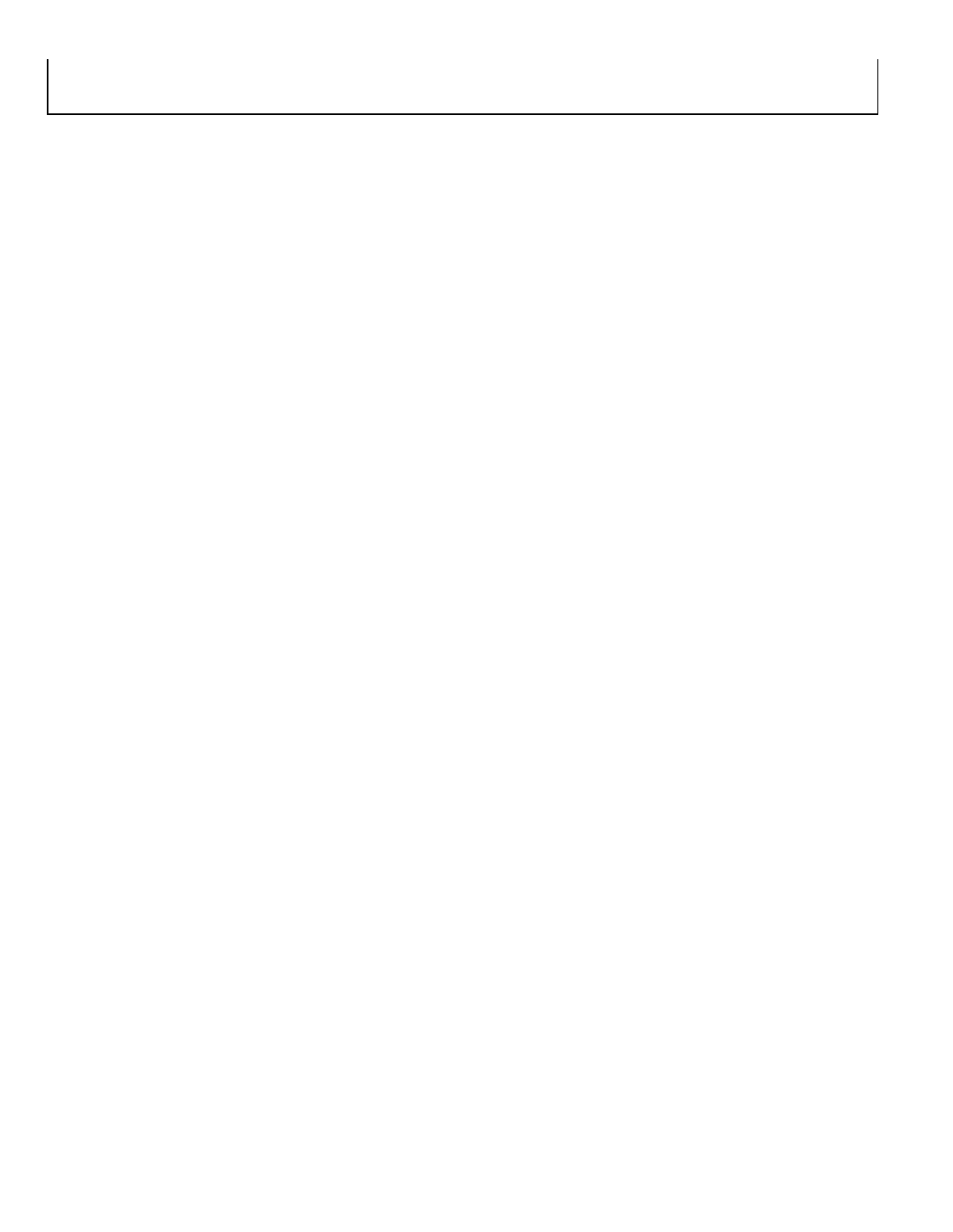

## UNIVERSITY OF CALCUTTA

**Name of the work:-Urgent and EmergencySupply and installation of multi-layer Over Head PVC water storage tank of standard quality(Sintex or equivalent make) including hosting , lowering& necessary fittings for installation over the roof top of Guest house of Technology Campus, Salt lake Under University of Calcutta.**

**N. I.T.NO. : Eng./CQ -94/22 - 23 Date : 06.05.2022**

**Estimated cost Put to Tender:-N.A.**

**Name of Agency:-**

**Address of Agency:-**

**Rate quoted by Agency:- …………….. …………… ……………………………….. (in figure and words)** 

**Signature of the Agency with date & stamp:-**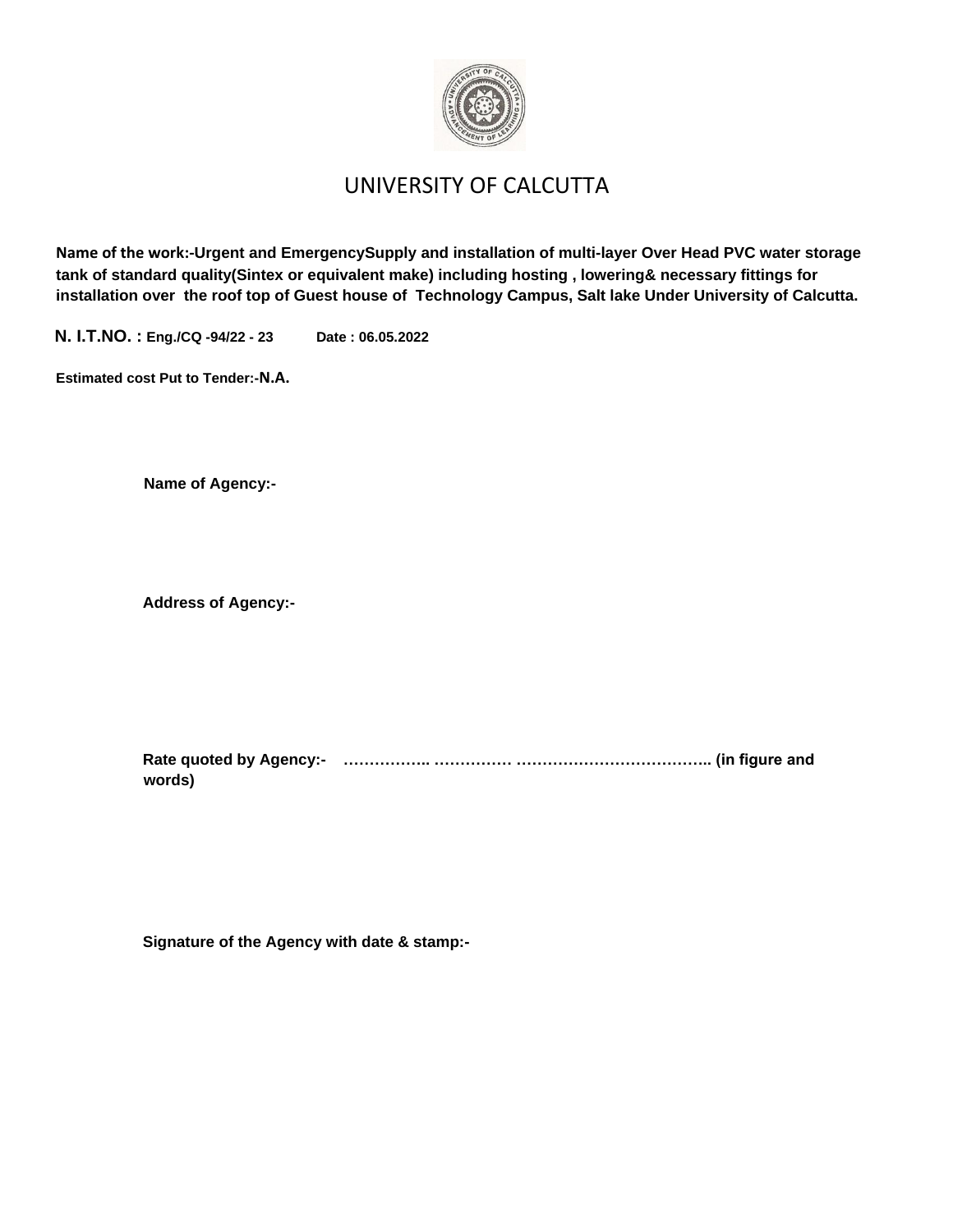

### UNIVERSITY OF CALCUTTA

**N. I.Q No : Eng./CQ -94/22 - 23 Date : 06.05.2022**

#### TENDER AND CONTRACT FOR WORK

#### GENERAL TERMS AND DIRECTION FOR THE GUIDANCE OF CONTRACT

- 1. Eligible Tenders will have to download the tender papers from the website & drop the filled tender papers signed with seal and date at every page along with copy of Valid Trade license's, GST & PAN and Credential for satisfactory completion of similar nature of job amounting to at least seventy five percent of the job value in a single tender from any Government, Govt. undertaking or University of Calcutta in the last three financial year in sealed envelope in the Tender box kept in the Office of the undersigned with in the specified time mentioned in the NIT which will be opened by the undersigned or by his representative with in the specified time anddate mentioned in the NIT. The tendered must write the name of the work , NIT no , the date of opening and name of the bidder on the envelop failing which the tender will not be opened thus will be treated as cancelled.
- 2. The rate should be quoted after inspection of the site and inclusive of all incidental charges i.e. freight, insurances, labour insurances, handling charges, necessary government taxes, duties etc as well as the Water, Electricity charges which are to be paid as per rules .
- 3. The contractor shall be responsible to ensure compliance with the provision of minimum wages act 1948 as modified up to date and the rules made in respect of any employees, employed by the contractor directly or through the petty or subcontractor for the purpose of carrying this contract. The contractor shall be responsible for any damage, injury or loss caused by the work or workmen to any person, animal or material during the progress of work.
- 4. **Time Extension:**The allotted time for completion of the work is as specified in the NIT from the date of receipt of work order .Time is the essence of this contract. Normally no time extension will be granted. In case of prayer for extension of time the University authority has the full right reserved to grant it or discard it.
- 5. Liquidated damage will be charged to the contractor, if they fail to complete the work within the stipulated time as per contract@0.01% per day to a maximum limit of 10 % of the contract value .
- 6. **Earnest Money Deposit**A sum of 2(Two) % of the quoted amount in the form of CTS demand draft in favour of the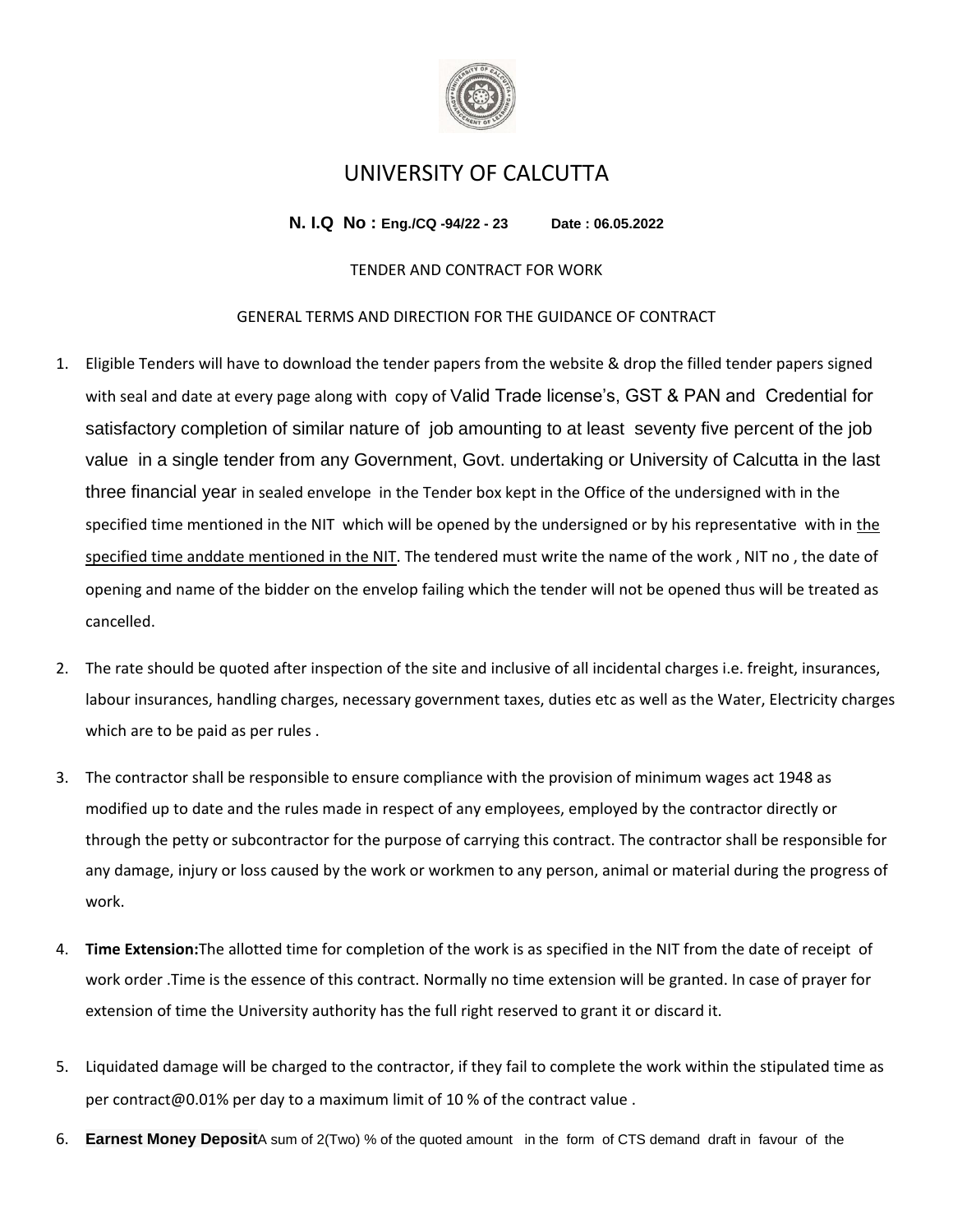University of Calcutta payable at Kolkata is to be attached with the Tender application as earnest money deposit, failing which the tender will be treated as cancelled. Exemption of EMD will not be allowed in any case. The Earnest Money Deposit (EMD)shall remain valid for a period of sixty days beyond the final tender validity period. The Bid Validity Period may beextended if required.

- 7. **Refund of Earnest Money Deposit (EMD):** Earnest Money Deposit (EMD) furnished by all unsuccessful biddersshould be returned to them without any interest whatsoever, at the earliest after the expiry of the final bid validity periodbut not later than forty five days after the award of the contract. Earnest Money Deposit (EMD) of the successful tenderershould be returned, without any interest whatsoever, after deduction of security deposit @10% of the Tendered amountfrom his/her Running /final bill.
- 8. **Forfeiture of Earnest Money Deposit (EMD):** Earnest Money Deposit (EMD) of a tenderer shall be forfeited, if thetenderer withdraws or amends its tender or impairs or derogates from the tender in any respect within the period of validityof his tender. Further, if the successful tenderer fails to furnish the required performance security within the specifiedperiod, his Earnest Money Deposit (EMD) shall be forfeited.
- 9. **Additional Performance Security:**If the successful contractor's bid rate is 80% or less than the estimated amount put to tender the contractor will have to submit a Bank Guarantee amounting to 10% of the Tendered amount before issue of Work order failing which the EMD will be forfeited and the agency may be blacklisted. The Bank Guarantee should be valid till the end of the contract period and shall be renewed accordingly if required. This bank Guarantee is an Additional Performance Security .So provision of deducting Security deposit from bills will hold goods per relevant clause of the contract. The bank Guarantee shall be returned immediately on successful completion of contract.
- 10. **Refund of Additional Performance Security:** Performance Security should be refunded to the supplier without anyinterest, whatsoever, after he duly performs and completes the contract in all respects but not later than sixty days ofcompletion of all such obligations under the contract.
- 11. **Forfeiture of Performance Security:** Performance security is to be forfeited and credited to University of Calcutta inthe event of a breach of contract by the tenderers, in terms of the relevant contract.
- 12. **Verification of the Bank Guarantees:** Bank Guarantees submitted by the tenderers as Earnest Money Deposit(EMD)/Performance Security need to be immediately verified from the issuing bank before its acceptance, through writtencommunication.
- 13. Returned of **Security Deposit**: The University authority will retain a sum amounting to 10% of the bill of the contract for a period of six months from the date of completion of work as Security Deposit which will be released after a period of six months from the date of completion of the work on application.
- 14. **EMD and Additional Performance security(If applicable) should be paid in favour of UNIVERSITYOF CALCUTTA payable at Kolkata .EMD must be attached with the tender in sealed envelope, failing which the tender will be treated as cancelled.**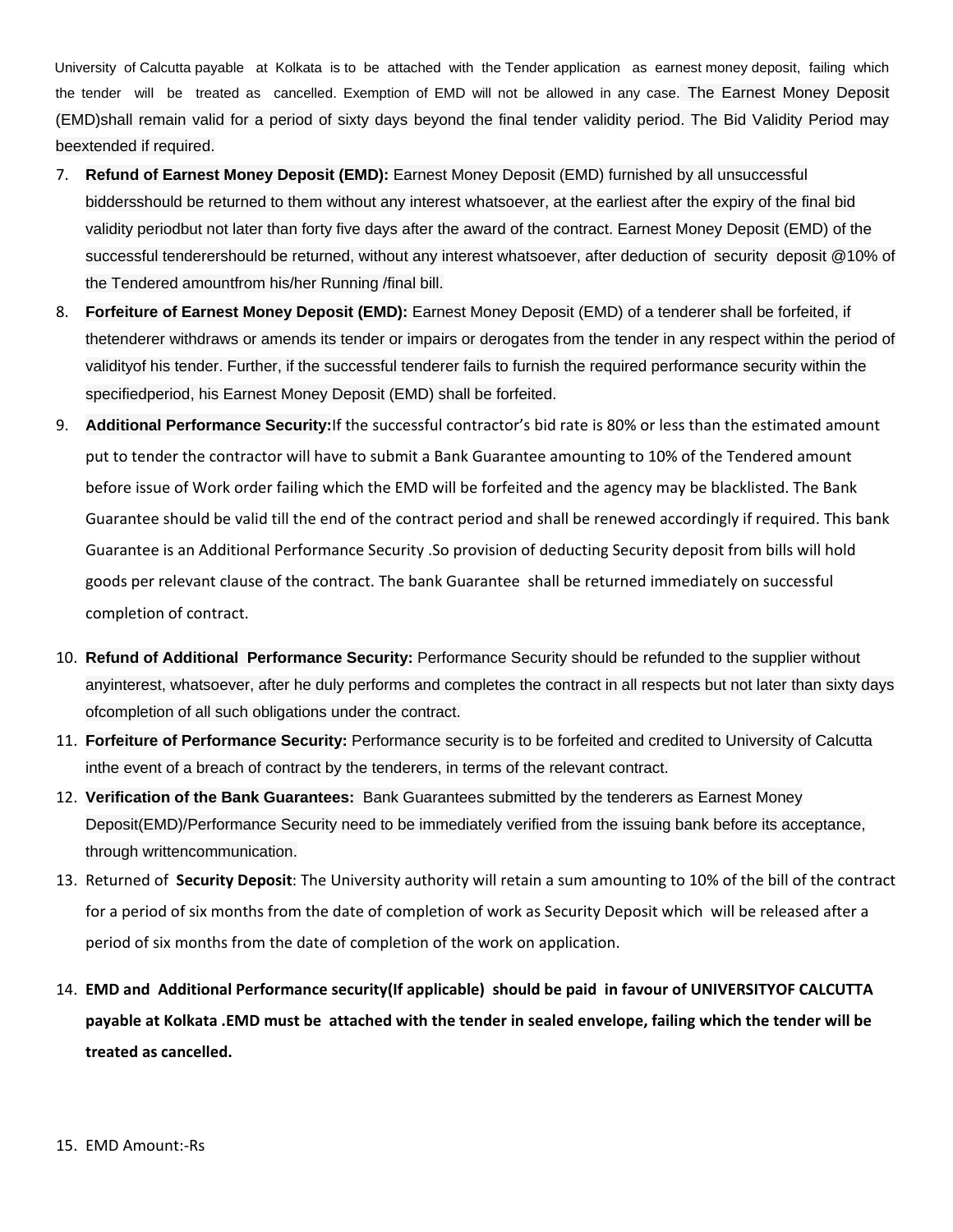| D.<br>υ.ι |  |  |
|-----------|--|--|
|           |  |  |

Name of Issuing Bank:--

B ranch :-

16. Work is to be carried out as per specification laid in the B.O.Q or PWD specification as per instruction of the University Engineer or his representative.

17.The materials brought to site for execution of the work should by no means be taken out of site without the permission of the Engineer C.U.

18. The rates must be quoted in words and in figure, otherwise the tender will be cancelled.

19. The University will not be bound to accept the lowest bidder.

- 20. The University will not supply any materials to the contractor.
- 21. The contractor will work under the strict supervision of the Engineer/ Sub-Assistant Engineer. The estimate given along with the tender are provisional payment will be made on the actual work done jointly measured by the Engineer or his representative ( Sub-Assistant Engineer)& the contractor or his representative. The contractor will have to submit bill in printed format in duplicate .

22. The contractor will have to take necessary instruction from the Engineer CU/ Sub-Assistant Engineer regarding the execution of work.

23.Defects & liability Period :-The defect & liability period will be for a period of 6(six) months from the date of completion of the job. Any defects pointed out during this period has to be mend good by the agency at his/her own cost, failing which the retention money will be forfeited.

**24. After issuing the work order to the successful tenderer, if he fails to commence the work or unable to complete the work, then the EMD /Performance security amount of the said tenderer will be forfeited and no claim will be entertained.** 

Sd/-

University Engineer

Name of the Agency:

Address :-

**Signature of the Agency with date &stamp:-**